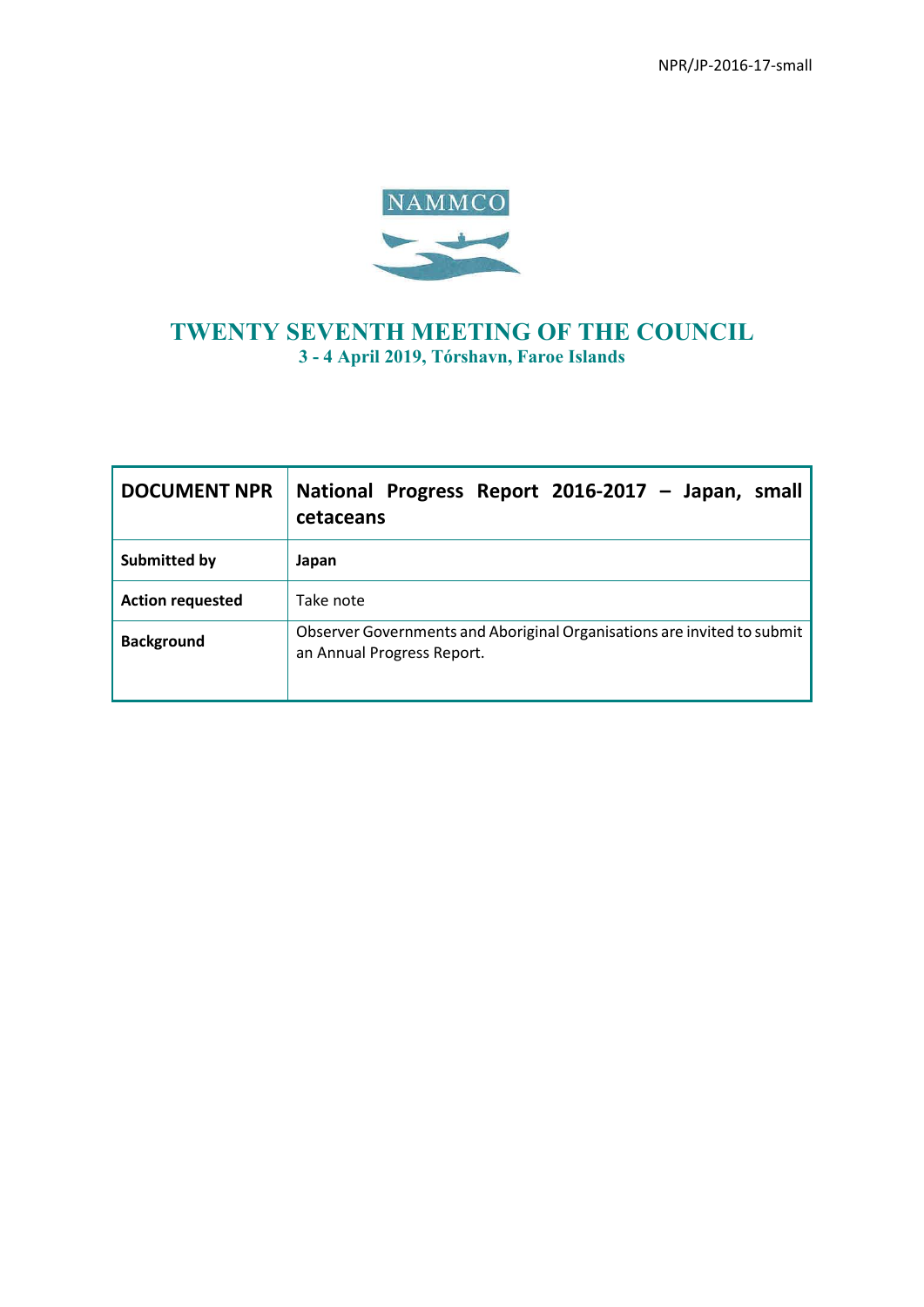# **Japan. Progress report on small cetacean research, April 2016 to March 2017, with statistical data for the**  *calendar year* **2016**

COMPILED BY HIDEYOSHI YOSHIDA

*National Research Institute of Far Seas Fisheries, Japan Fisheries Research and Education Agency 2-12-4 Fukuura, Kanazawa-ku, Yokohama, Kanagawa 236-8648, Japan*

This report summarizes statistical data on small cetacean fisheries in 2016 (calendar year) as well as researches conducted during the period from April 2016 to March 2017 by the National Research Institute of Far Seas Fisheries (hereafter NRIFSF) of the Japan Fisheries Research and Education Agency (hereafter FRA) and the Fisheries Agency of the Ministry of Agriculture, Forestry and Fisheries, the Government of Japan (hereafter FAJ) with the cooperation of other related organizations. This report covers information on small cetaceans which is not included in the "National Progress report", https://portal.iwc.int/progressreportspublic (submitted to the IWC/SC/67a meeting). The Government of Japan considers management of small cetaceans is outside the competence of the International Convention for the Regulation of Whaling.

| Common name                 | Scientific name            | Area/stock(s)                                       | Items referred to                                      |
|-----------------------------|----------------------------|-----------------------------------------------------|--------------------------------------------------------|
| Dall's porpoise             | Phocoenoides dalli         | Off Pacific coast, Sea of<br>Japan, and Okhotsk Sea | 2.1.1, 5.1, 5.2.2, 5.3, 8.1                            |
| Finless porpoise            | Neophocaena phocaenoides   | Coastal waters of Japan                             | 2.1.1, 2.2, 5.2.2, 5.3, 8.1                            |
| Pacific white-sided dolphin | Lagenorhynchus obliquidens | Off Pacific coast, and Sea of<br>Japan              | 2.1.1, 4.2, 5.1, 5.2.2, 5.3, 8.2                       |
| Striped dolphin             | Stenella coeruleoalba      | Off Pacific coast                                   | 2.1.1, 4.2, 4.4, 5.1, 5.2.2 5.3                        |
| Pantropical spotted dolphin | Stenella attenuate         | Off Pacific coast                                   | 3.1.3, 4.2, 4.4, 5.1                                   |
| Bottlenose dolphin          | Tursiops truncates         | Off Pacific coast, and East<br>China Sea            | 2.1.1, 3.1.2, 3.1.3, 3.2, 4.2, 4.4,<br>5.1, 5.2.2, 5.3 |
| Risso's dolphin             | Grampus griseus            | Off pacific coast                                   | 2.1.1, 4.2, 4.4, 5.1, 5.2.2, 5.3                       |
| Short-finned pilot whale    | Globicephala macrorhynchus | Western North Pacific, and<br>East China Sea        | 3.1.2, 4.2, 4.4, 5.1, 5.3                              |
| False killer whale          | Pseudorca crassidens       | Off Pacific coast                                   | 4.2, 5.1, 5.3                                          |
| Killer whale                | Orcinus orca               | Off Pacific coast                                   | 2.1.2, 5.3, 8.1                                        |
| Baird's beaked whale        | Berardius bairdii          | Off Pacific coast, Sea of<br>Japan and Okhotsk Sea  | $2.1.1, 2.1.2, 2.2, 4.2, 4.4, 5.1, 8.1,$<br>8.2        |
| Additional species          |                            | Around Japan                                        | 2.1.1.4.4.5.2.2.5.3                                    |

# **1. SPECIES AND STOCKS STUDIED**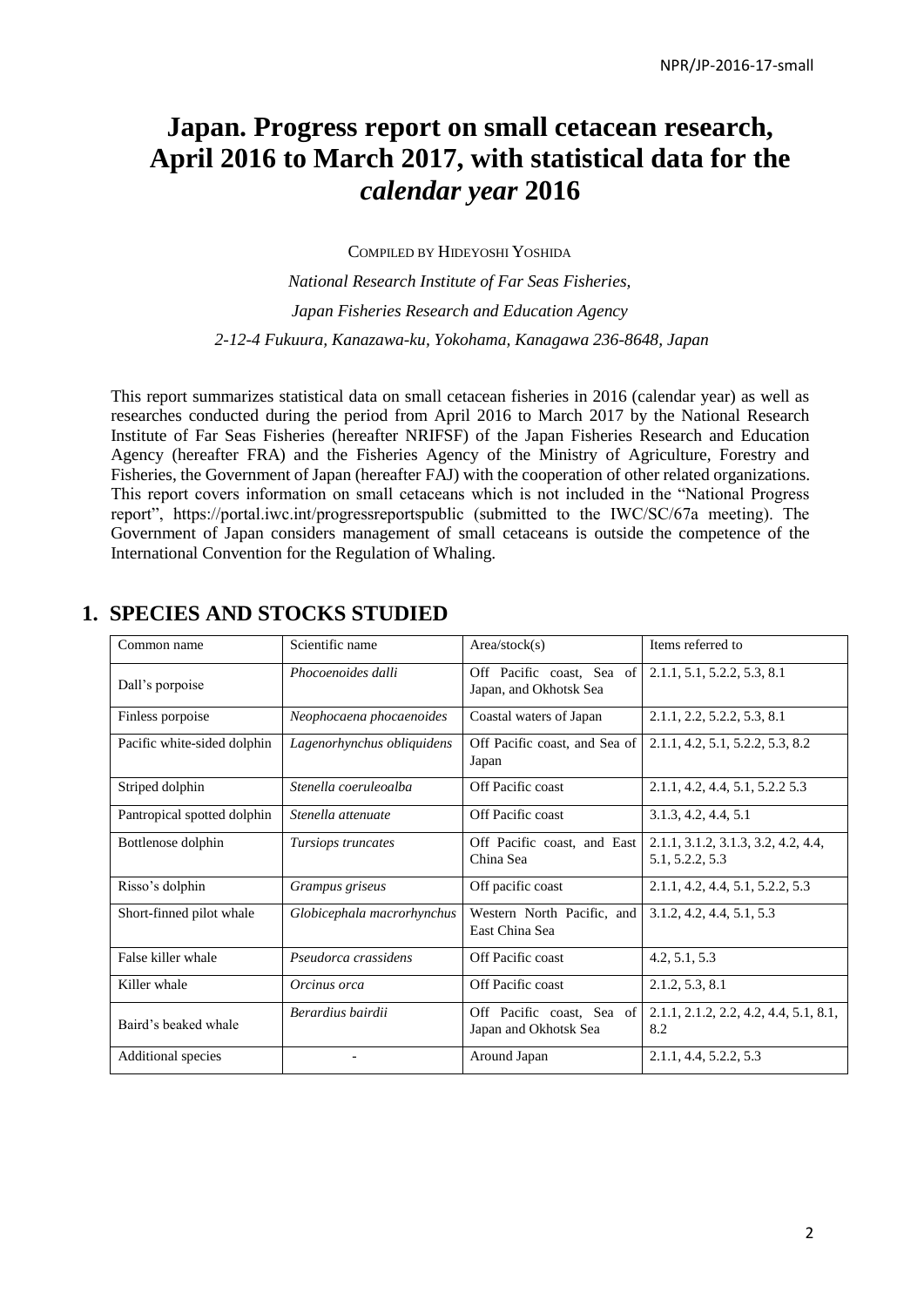# **2. SIGHTINGS DATA**

# **2.1 Field work**

#### *2.1.1 Systematic*

The NRIFSF and FAJ conducted a dedicated shipboard sighting survey in the North Pacific, using the research vessel with a top barrel. During the cruise, the following small cetaceans were sighted. The sightings of large cetaceans were described in the National Progress Report submitted to the IWC/SC/67a meeting.

Table 1. Sightings of small cetaceans by dedicated shipboard survey conducted during the period from April 2016 to March 2017.

| <b>Species</b>                    | Date              | Area                  | No. of sightings | Contact institute |
|-----------------------------------|-------------------|-----------------------|------------------|-------------------|
| Bottlenose dolphin                | 11/04/16-28/04/16 | western North Pacific |                  | <b>NRIFSF</b>     |
| Striped dolphin                   | 11/04/16-28/04/16 | western North Pacific |                  |                   |
| Pacific<br>white-sided<br>dolphin | 11/04/16-28/04/16 | western North Pacific |                  |                   |
| Risso's dolphin                   | 11/04/16-28/04/16 | western North Pacific |                  |                   |

No. of sightings indicates number of schools sighted. These sightings were made during a dedicated sighting survey, using the research vessel *Shunyo-maru*, from 11 April to 28 April 2016.

Two aerial sighting surveys were conducted to obtain information on distribution and abundance of cetaceans inhabiting Japanese coastal waters. During the period from 16 to 20 May 2016, Hideyoshi Yoshida, Hiroto Murase, and Hikari Maeda (NRIFSF) conducted the sighting survey at waters off Pacific coast of Eastern Japan, from a small plane (twin engines, babble window) flying at 135 knots and 700 feet in altitude. They searched 1,589 nautical miles and encountered a school (5 animals) of the Baird's beaked whale, a school (three animals) of the Dall's porpoise, a school (two animals) of the finless porpoise, three schools (18 animals) of like Risso's dolphin, a school (two animals) of like Pacific white-sided dolphin. Coastal waters off Kushiro was surveyed from 4 to 7 August 2017. Yoshida, Yu kanaji, and Hiroko Sasaki (NRIFSF) searched the sea surface for cetaceans, from the same plane mentioned above flying at the same speed and altitude. They searched 1,441 nautical miles and got sightings of three schools (26 animals) of the Baird's beaked whale, two schools (9 animals) of the Risso's dolphin, a school (two animals) of the beluga whale, 36 schools (489 individuals) of the Dall's porpoise, and a school (three animals) of the harbor porpoise.

### *2.1.2 Opportunistic, platforms of opportunity*

Opportunistic sighting data have been collected during small-type whaling and dolphin fishery operations. They mainly consist of sightings of target species within the fishing grounds (e.g. Baird's beaked whales, southern form short-finned pilot and false killer whales, Risso's, bottlenose, striped, spotted and pacific white-sided dolphins).

During the JARPN II coastal component off Kushiro, northeast Japan conducted in September and October 2016, sightings of 5 schools (18 animals) of the Baird's beaked whale and of 22 schools (138 animals) of the killer whale were obtained by the sampling vessels.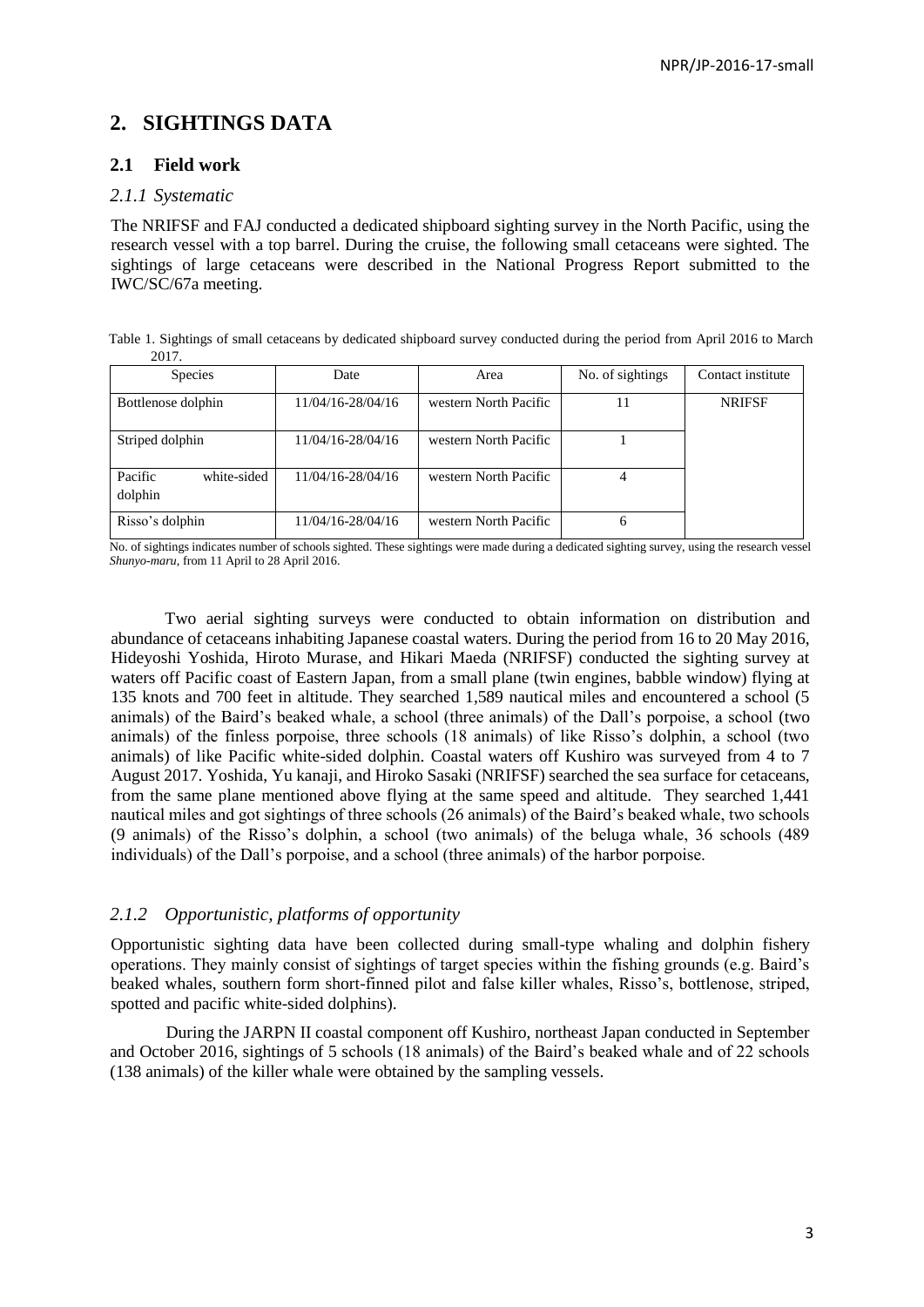### **2.2 Analyses/development of techniques**

Kanaji estimated abundance of six species of small odontocetes by analysing the sighting data from surveys conducted in 2014 and 2015 which were designed for small cetaceans and re-analysing previous sighting data.

Kanaji and Sasaki compiled the sighting dataset of Baird's beaked whales toward stock assessment of the species.

Yoshida conducted abundance estimation of finless porpoises in the Ise Bay and Mikawa Bay, from data of aerial sighting surveys conducted in 2002, 2003, and 2014, with Natsuko Ogawa, Hidehiro Kato, and Gen Nakamura (Tokyo University of Marine Science and Technology).

# **3. MARKING DATA**

### **3.1 Field work**

#### *3.1.1 Natural marking data*

Natural marking was not applied.

### *3.1.2 Artificial marking data*

Under the cooperation between the NRIFSF and the Taiji Whale Museum- Sylpheed ltd., 65 bottlenose dolphins and an individual of the southern form short-finned pilot whale caught by the Taiji dolphin drive fishery during the period from September 2016 to January 2017 were released to the ocean, with the small plastic tags attached on their dorsal fin.

# *3.1.3 Telemetry data*

Shingo Minamikawa (NRIFSF) deployed pop-up archival transmitting (PAT) tag (miniPAT, Wildlife Computers) on a bottlenose dolphin swimming in the western North Pacific (coastal area of Japan) in April. The lengths of tagging period were 17days.

| Table 2.1. FAT data of small celaceally conected during the period from April 2010 to March 2017. |          |              |               |               |                   |  |
|---------------------------------------------------------------------------------------------------|----------|--------------|---------------|---------------|-------------------|--|
| Species                                                                                           | Tag type | No. deployed | No. popped up | No. retrieved | Contact institute |  |
| Bottlenose dolphin                                                                                | miniPAT  |              |               |               | NRIFSF            |  |

Table 2.1. PAT data of small cetaceans collected during the period from April 2016 to March 2017.

### **3.2 Analyses/development of techniques**

Minamikawa proceeded the analysis of the PAT tag data of a bottlenose dolphin.

# **4. TISSUE/BIOLOGICAL SAMPLES COLLECTED**

### **4.1 Biopsy samples**

The NRIFSF collected no biopsy samples from small cetaceans during the period from April 2016 to March 2017.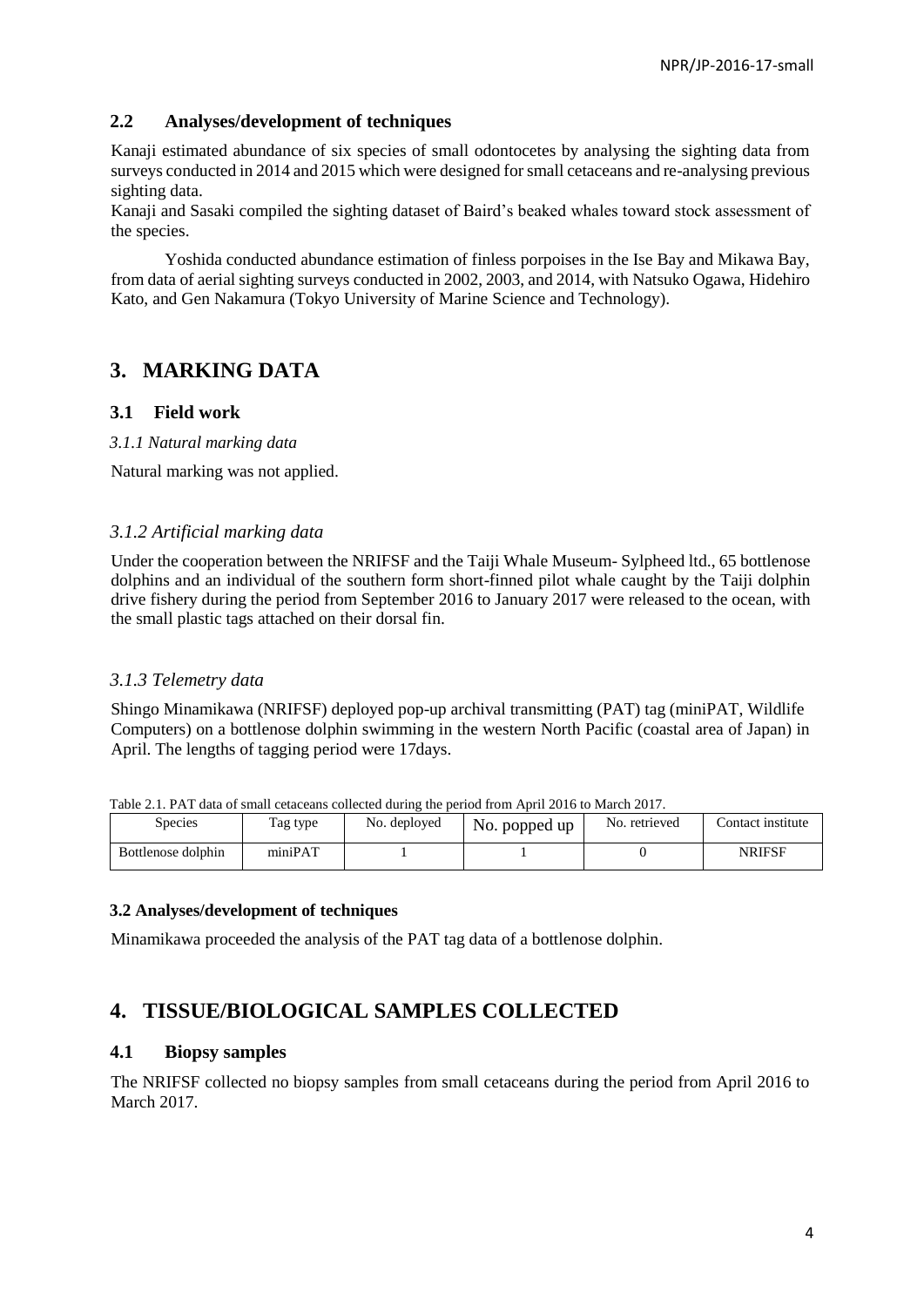### **4.2 Samples from directed catches or bycatches**

Samples of small cetaceans from commercial catches collected during the period from April 2016 to March 2017 are shown in Table 4.

The national quota of Baird's beaked whales for the mentioned period was 73 animals for smalltype whaling (includes 7 animals carryover from the last year's quota). Whaling operation was conducted from 25 May to 8 July at the land station in Hakodate on the Sea of Japan coast, from 20 June to 22 August at the land station in Wadaura on the Pacific coast, from 1 June to 27 August and from 7 to 21 November at the land station in Ayukawa on the Pacific coast, 1 to 6 August at the land station in Abashiri on the Okhotsk coast. A total of 61 animals (ten off Hakodate, two off Abashiri, 49 off the Pacific coast) were taken by five catcher boats (*Seiwamaru*, *Kohei-maru #8*, *Taisho-maru #28 (replaced by Taisho-maru #3 during the operation), Katsu-maru #7,* and *Sumitomo-maru #51*). All the catches were examined and biological samples were taken by six researchers.

The national quota of northern form short-finned pilot whales for small-type whaling was 36 animals. Fishing season was set for two boats (*Kohei-maru* #*8* and *Taisho-maru* #28/*Taisho-maru #3*) in the same periods of the operations for Baird's beaked whales, but operation was not conducted for the pilot whales.

The national quota of southern form short-finned pilot whales for small-type whaling was 36 animals. From 5 May to 22 August 2016, 2 animals were taken by *Seiwa-maru* at the Taiji land station and three animals were taken by *Sumitomo-maru #51* at the Wadaura land station. In addition, a national quota of twenty false killer whales for small-type whaling in Taiji was set in the same periods of the operations for southern from short-finned pilot whales, but no false killer whales were encountered during the period. All the catch animals were examined and biological samples were taken by the researchers.

The surveys for animals caught by the drive fisheries at Taiji was conducted to collect data and samples for life history and genetic studies, by 10 researchers during the periods from 10 November to 25 December 2016, and 5 January to 28 February 2017. They examined 25 southern form short-finned pilot whales and 300 striped, 5 pantropical spotted, 10 bottlenose, 140 Risso's, and a Pacific whitesided dolphins.

Okinawa Prefectural Government requested fishermen to collect teeth and skin samples as a part of supervision of the fishery, from southern form short-finned pilot whales, and bottlenose dolphins which were caught by hand harpoon fishery (crossbow fishery) in Okinawa in 2016 season. Those samples will be sent to NRIFSF for age determination and genetic examinations.

Sample collection of small cetaceans from bycatches by the NRIFSF was not conducted during the period from April 2016 to March 2017.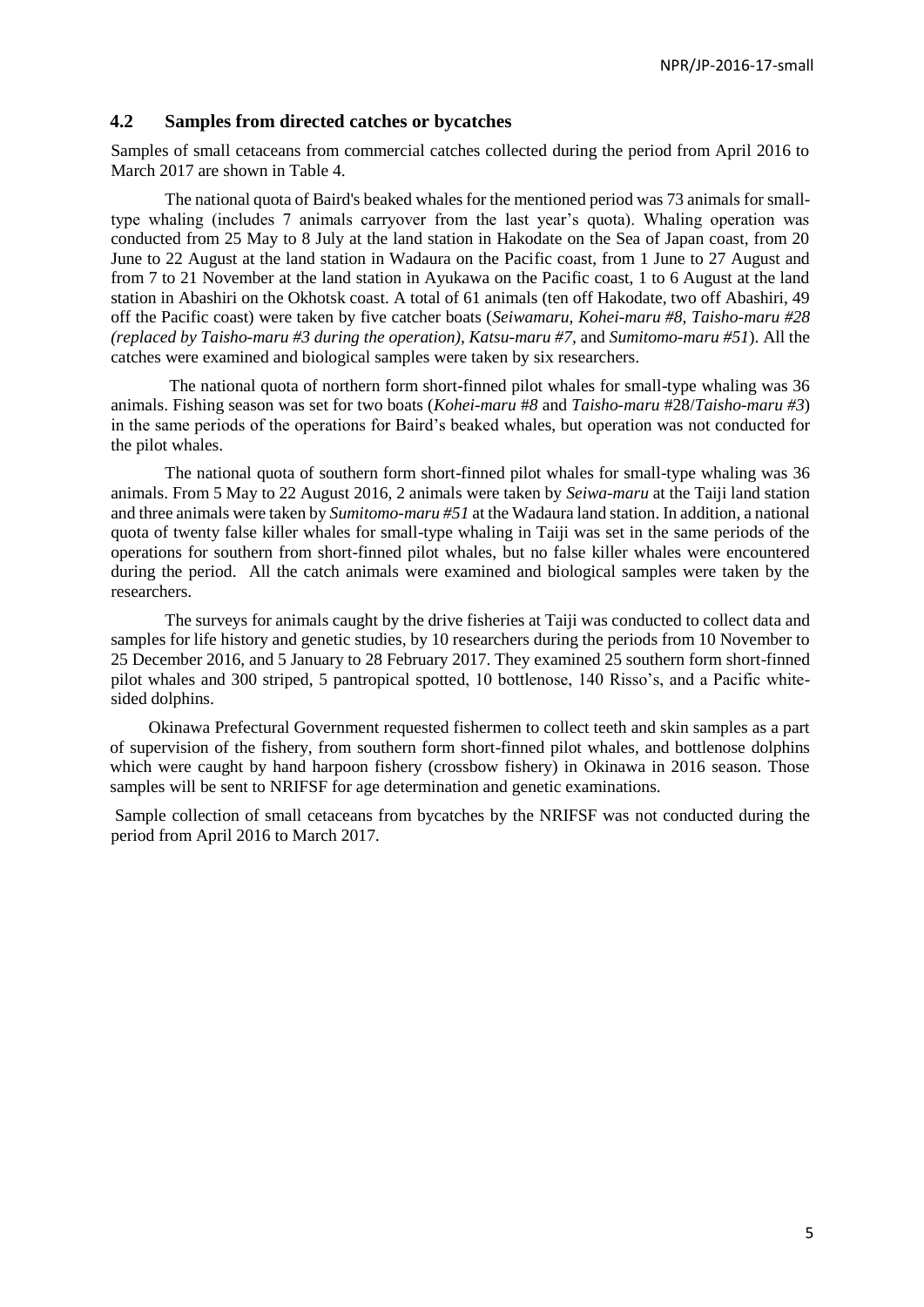| Species                                                | Area                             | Tissue type $(s)$                        | No.<br>Collected | Archived<br>(Y/N) | <b>Contact Institute</b> |
|--------------------------------------------------------|----------------------------------|------------------------------------------|------------------|-------------------|--------------------------|
| Baird's beaked whale                                   | Western North<br>Pacific         | To, Ma, O, U, Te, E, V, and<br><b>Sk</b> | 49               | Y                 | <b>NRIFSF</b>            |
|                                                        | Okhotsk Sea                      | To, Ma, O, U, Te, E, V, and<br>Sk        | 2                | Y                 |                          |
|                                                        | Sea of Japan                     | To, Ma, O, U, Te, E, V, and<br><b>Sk</b> | 10               | Y                 |                          |
| Southern form shortfinned Western North<br>pilot whale | Pacific                          | To, Ma, O, U, Te, E, V, Sk,<br>and St    | 30               | Y                 |                          |
| Risso's dolphin                                        | Western North<br>Pacific         | To, Ma, O, U, Te, sk, and St             | 140              | Y                 |                          |
| Bottlenose dolphin                                     | Western North<br>Pacific         | To, Ma, O, U, Te, sk, and $St$           | 10               | Y                 |                          |
| Striped dolphin                                        | Western North<br>Pacific         | To, Ma, O, U, Te, sk, and St             | 300              | Y                 |                          |
| Pantropical<br>dolphin                                 | spotted Western North<br>Pacific | To, Ma, O, U, Te, sk, and St             | 5                | Y                 |                          |
| Pacific<br>white-sided Western<br>dolphin              | Pacific                          | North To, Ma, O, U, Te, and sk           | 1                | Y                 |                          |

Table 4. Samples of small cetaceans from direct catches collected during the period from April 2016 to March 2017.

E: epidydymis, Ma: mammary gland, O: ovaries, Sk: skin, St: stomach content, Te: testis, To: tooth, U: uterine horn, V: vertebral epiphysis.

### **4.3 Samples from stranded animals**

Sample collection from stranded small cetaceans by the NRIFSF was not conducted during the period from April 2016 to March 2017.

### **4.4 Analyses/development of techniques**

Maeda determined ages of a total of 237 animals (bottlenose and Risso's dolphins) taken by drive fishery in Taiji. Maeda also examined ovaries samples of 32 animals (southern form short-finned pilot whales bottlenose dolphins) and histological samples of testis, mammary gland, and uterine horn of a total of 170 animals (southern form short-finned d pilot whales, bottlenose dolphins, and Risso's dolphins) taken by drive fishery in Taiji for determination of the sexual maturity.

Yoshida carried forward the mtDNA sequence analysis in order to accumulate information on stock structure of small cetaceans around Japan, using tissue samples from 288 animals.

Hiroshi Ohizumi (Tokai University) conducted feeding habits analysis from 38 striped dolphins caught in 1999-2015 and 49 bottlenose dolphins taken in 2002-2015, by the hand harpoon fishery at Taiji.

Kanaji analysed carbon and nitrogen isotope ratio  $(^{13}C/^{12}C$  and  $^{15}N/^{14}N$  of several small odontocetes using skin biopsy samples collected from ship-based surveys, and tested niche overlapping among striped, common bottlenose, pantropical spotted, and short-beaked common dolphins.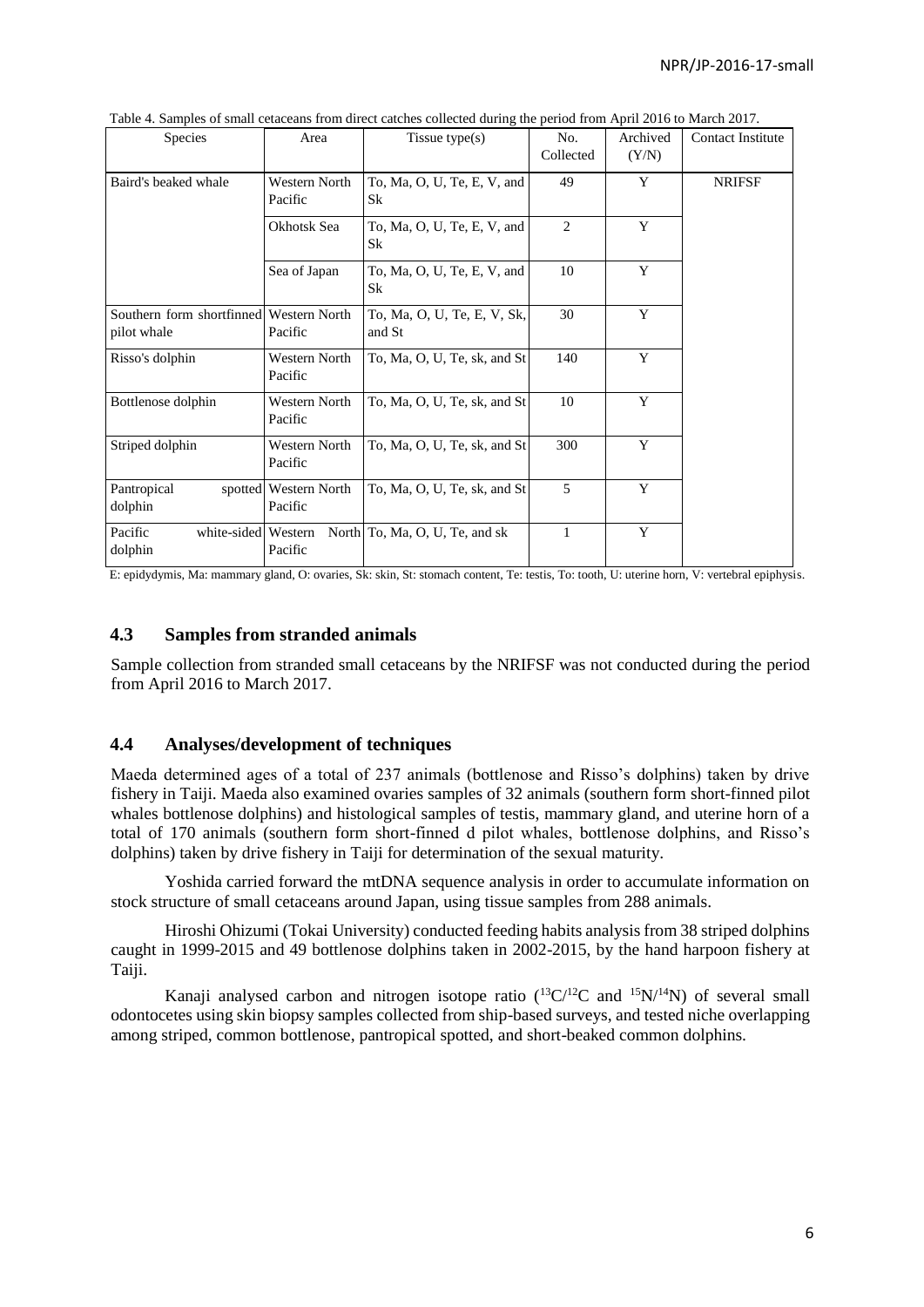# **5. STATISTICS FOR SMALL CETACEANS**

### **5.1 For the calendar year 2016**

For small-type whaling, the target species, fishing season, quota, catcher boats and actual catches are the same as shown in section 4.2.

For dolphin fisheries, management season has been started on 1 August and closed on 31 July for

Dall's porpoise fisheries, and from 1 October to 30 September for other species, since 1996. The management season for fisheries in Wakayama Prefecture has been started on 1 September and closed on 31 August. As has been the case in previous years, the statistics, following the guideline for IWC national progress report, cover catches from 1 January to 31 December 2016, while FAJ manages dolphin fisheries by their own yearly season aforementioned. Thus, in some cases, the calendar yearly catch may exceed the seasonal (yearly) catch in appearance, but the actual seasonal catch is well below the allocated catch quota. Direct small cetacean catches are given in Table 5 in this section by prefecture and type of fisheries. The data have been collected by the International Affairs Division of the FAJ based on reports from the prefectural governments.

Catch quota for dolphin fisheries for the 2016/2017 season was revised from the last season, that is, 5,900 *dalli*-type Dall's porpoise, 5,900 *truei*-type Dall's porpoises, 460 Risso's dolphins, 500 bottlenose dolphins, 470 pantropical spotted dolphins, 550 striped dolphins, and 166 southern form short-finned pilot whales. Catch quota for false killer whales (100 animals) and Pacific white-sided dolphins (360 animals) remained constant since 2007/2008 season.

Corresponding operational months by prefecture in 2016 were as follows: hand harpoon fishery for porpoises and dolphins was permitted for nine months (1 January to 31 August and 1-31 December) in Okinawa prefecture; eight months (1 January to 31 August) in Wakayama; six months (1 January to 30 April and 1 November to 31 December) in Aomori, Miyagi, Iwate and Chiba; and 4.5 months (1 May to 15 June and 1

August to 31 October) in Hokkaido. Drive fishery was permitted for nine months in Wakayama (1 January to 31 May and 1 September to 31 December) and for seven months in Shizuoka (1 January to 31 March and 1 September to 31 December).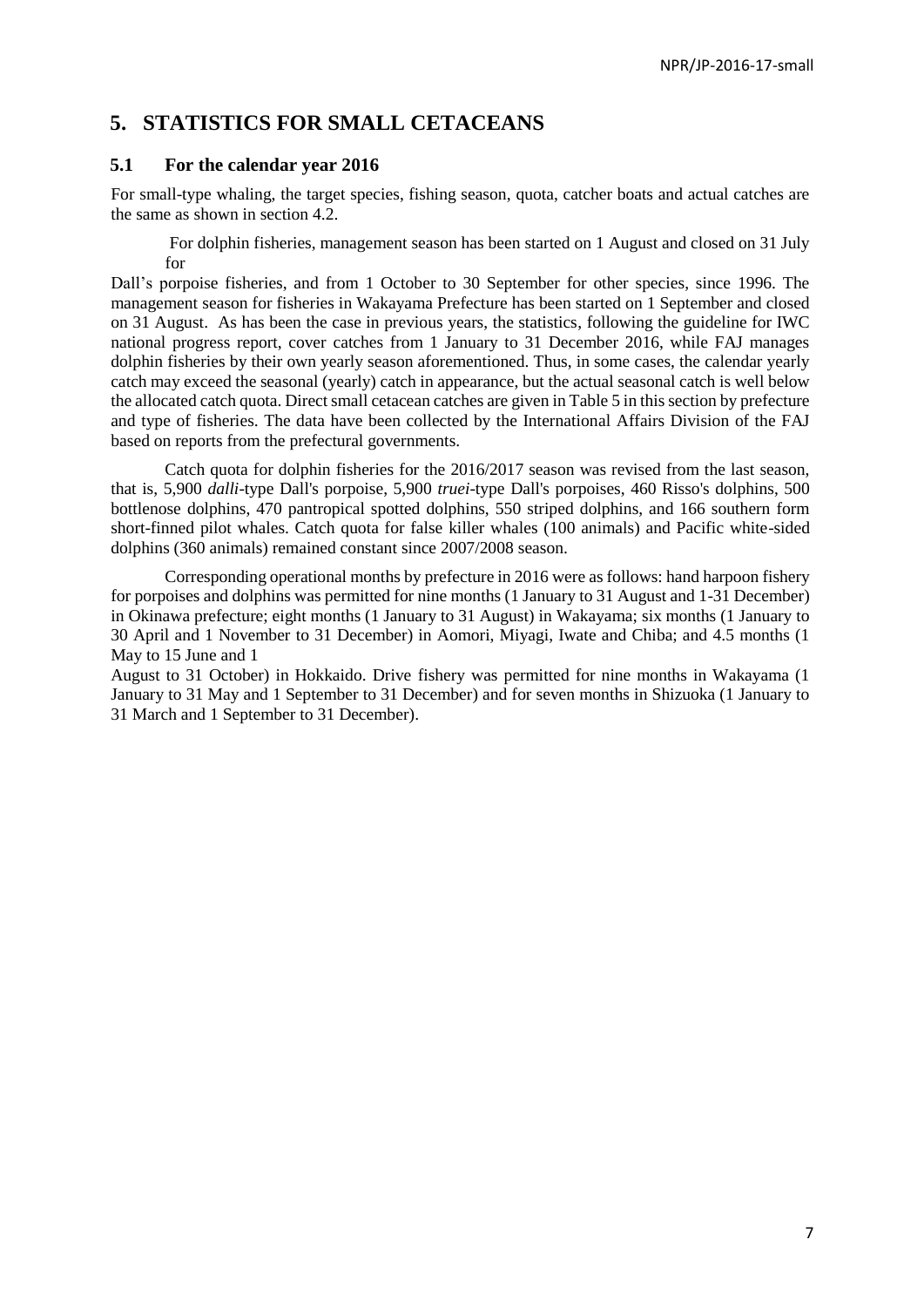Table 5. Direct catch of small cetacean in 2016.

| Species                           | Type of fishery    | Prefecture <sup>1)</sup> | Total landed <sup>2)</sup> |
|-----------------------------------|--------------------|--------------------------|----------------------------|
|                                   | Small-type whaling | Hokkaido                 | 12                         |
| Baird's beaked whale              |                    | Miyagi                   | 25                         |
|                                   |                    | Chiba                    | 24                         |
| dalli-type                        | Hand harpoon       | Iwate <sup>3)</sup>      | $\mathbf{1}$               |
| Dall's porpoise                   |                    |                          |                            |
| truei-type                        |                    | Iwate                    | 1,057                      |
| Dall's porpoise                   |                    | Miyagi                   | $\mathbf{1}$               |
| white-sided<br>Pacific<br>dolphin | Driving            | Wakayama                 | 6                          |
| Striped dolphin                   | Hand harpoon       | Wakayama                 | 10                         |
|                                   | Driving            |                          | 625                        |
| Pantropical<br>spotted<br>dolphin | Hand harpoon       | Wakayama                 | $\overline{2}$             |
|                                   | Driving            |                          | 20                         |
| Bottlenose dolphin                | Hand harpoon       | Wakayama                 | 11                         |
|                                   | Driving            |                          | 147                        |
|                                   | Hand harpoon       | Okinawa                  | 5                          |
|                                   | Hand harpoon       | Wakayama                 | $\mathbf{1}$               |
| Risso's dolphin                   | Driving            |                          | 232                        |
| Southern<br>form                  | Small-type whaling | Wakayama                 | $\overline{2}$             |
| shortfinned pilot whale           |                    | Chiba                    | $\overline{3}$             |
|                                   | Driving            | Wakayama                 | 41                         |
|                                   | Hand harpoon       | Okinawa                  | 21                         |

1) Catches by small-type whaling and drive fishery were recorded at the place of landing of products. Catches by hand harpoon fishery were recorded at the place of registration of vessels.

2) Statistics of small-type whaling are based on reports of biologists and gunners. Those of other fisheries are based on reports of prefectural governments to the Fisheries Agency. They are a compilation of landing slips (hand harpoon fisheries in Iwate and Hokkaido) or reports from individual fishermen or fishery cooperative unions (other prefectures).

3)Small portions of catches by hand harpoon fishery off Hokkaido were reported as meat by fishermen and thus have been converted into the number of *dalli*-type Dall's porpoises at 50kg/porpoise (c.f. Ishikawa et al. 1990) by respective prefectural governments.

# **5.2 Non-natural mortality for the calendar year 2016**

#### *5.2.1 Observed or reported ship strikes*

We do not have data collecting system for ship strike incidence of small cetaceans.

# **5.2.1 Fishery bycatch**

Provisional figures for incidental mortality of small cetaceans (bycatch) by Japanese fisheries, by Prefecture in January-December 2016, are shown in Table 6. Species and figures are based on the reports of prefecture governments to the FAJ, which are reports from individual fishermen or fishery cooperative unions.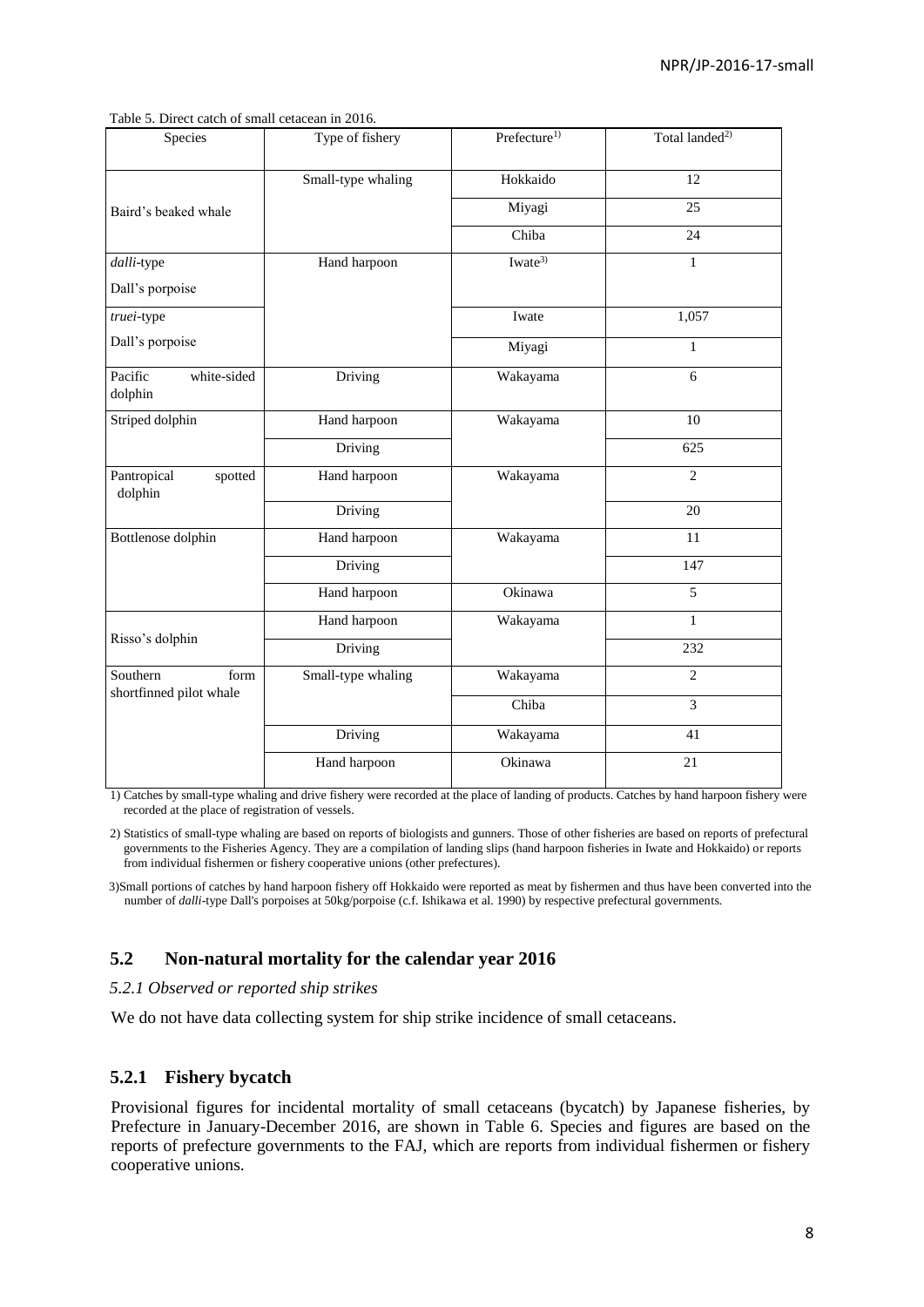| Species             | No. of animals  | Location <sup>1</sup> | Fate $2$                | Gear $3$    | Target fish<br>species <sup>4)</sup> | Source or<br>contact |
|---------------------|-----------------|-----------------------|-------------------------|-------------|--------------------------------------|----------------------|
| dalli-type Dall's   | $\overline{2}$  | Hokkaido              | $\rm K$                 | <b>FPN</b>  | NA                                   | FAJ                  |
| porpoise            | 6               |                       | $\mathbf{R}$            | <b>FPN</b>  |                                      |                      |
| Harbour porpoise    | 8               | Hokkaido              | $\rm K$                 | <b>GNS</b>  |                                      |                      |
|                     | $\overline{3}$  |                       | ${\bf R}$               | <b>FPN</b>  |                                      |                      |
|                     | $\mathbf{1}$    |                       | $\rm K$                 | <b>FPN</b>  |                                      |                      |
| Risso's dolphin     | $\overline{2}$  | Shizuoka              | $\overline{\mathbf{K}}$ | ${\rm FPN}$ |                                      |                      |
| Bottlenose dolphin  | $\mathbf{1}$    | Hyogo                 | K(alive)                | <b>FPN</b>  |                                      |                      |
| Striped dolphin     | $\mathbf{1}$    | Hokkaido              | $\bf K$                 | <b>GNS</b>  |                                      |                      |
| Pacific white-sided | $\,1$           | Aomori                | ${\bf R}$               | <b>FPN</b>  |                                      |                      |
| Dolphin             |                 |                       |                         |             |                                      |                      |
| Finless porpoise    | $\mathbf{1}$    | Miyagi                | $\bf K$                 | <b>GNS</b>  |                                      |                      |
|                     | $\mathbf{1}$    | Kanagawa              | ${\bf R}$               | <b>GNS</b>  |                                      |                      |
|                     | $\overline{2}$  | Mie                   | $\rm K$                 | <b>FPN</b>  |                                      |                      |
|                     | $\overline{18}$ |                       |                         | <b>GNS</b>  |                                      |                      |
|                     | $\mathbf{1}$    |                       |                         | <b>MIS</b>  |                                      |                      |
|                     | $\overline{4}$  | Osaka                 | $\bf K$                 | <b>GNS</b>  |                                      |                      |
|                     | $\mathbf{1}$    | Okayama               | $\bf K$                 | MIS         |                                      |                      |
|                     | $\mathbf{1}$    | Yamaguchi             | $\bf K$                 | <b>GNS</b>  |                                      |                      |
|                     | $\mathbf{1}$    |                       | K(alive)                | MIS         |                                      |                      |
|                     | $\overline{2}$  | Nagasaki              | $\bf K$                 | <b>GNS</b>  |                                      |                      |
|                     | $\mathbf{1}$    |                       | K                       | MIS         |                                      |                      |
|                     | $\mathbf{1}$    | Kumamoto              | $\rm K$                 | <b>FPN</b>  |                                      |                      |
|                     | $\mathbf{1}$    | Oita                  | $\bf K$                 | <b>GNS</b>  |                                      |                      |

Table 6. Fishery bycatch of small cetaceans in 2016.

1) Recorded at the place of fishing gears.

2) Fate of whale:  $D =$  discarded dead or seriously injured,  $K =$  kept for sale or specimen,  $R =$  released alive

3) Described using "FAO FISHING DESCRIPTION AND CODES", that is, stationary uncovered pound nets (FPN), set gillnets (GNS) and miscellaneous gear (MIS).

4) Target fish species: NA = not available

# **5.3 Strandings of small cetaceans**

Provisional figures for strandings of small cetaceans in Japan, for the period January-December 2016, are shown in Table 7. Species and figures are based on reports of prefecture governments to the FAJ, which are reports from individual fishermen, fishery cooperative associations or the general public. No. of post mortems in Table 7 indicated the number of dead animals when they stranded.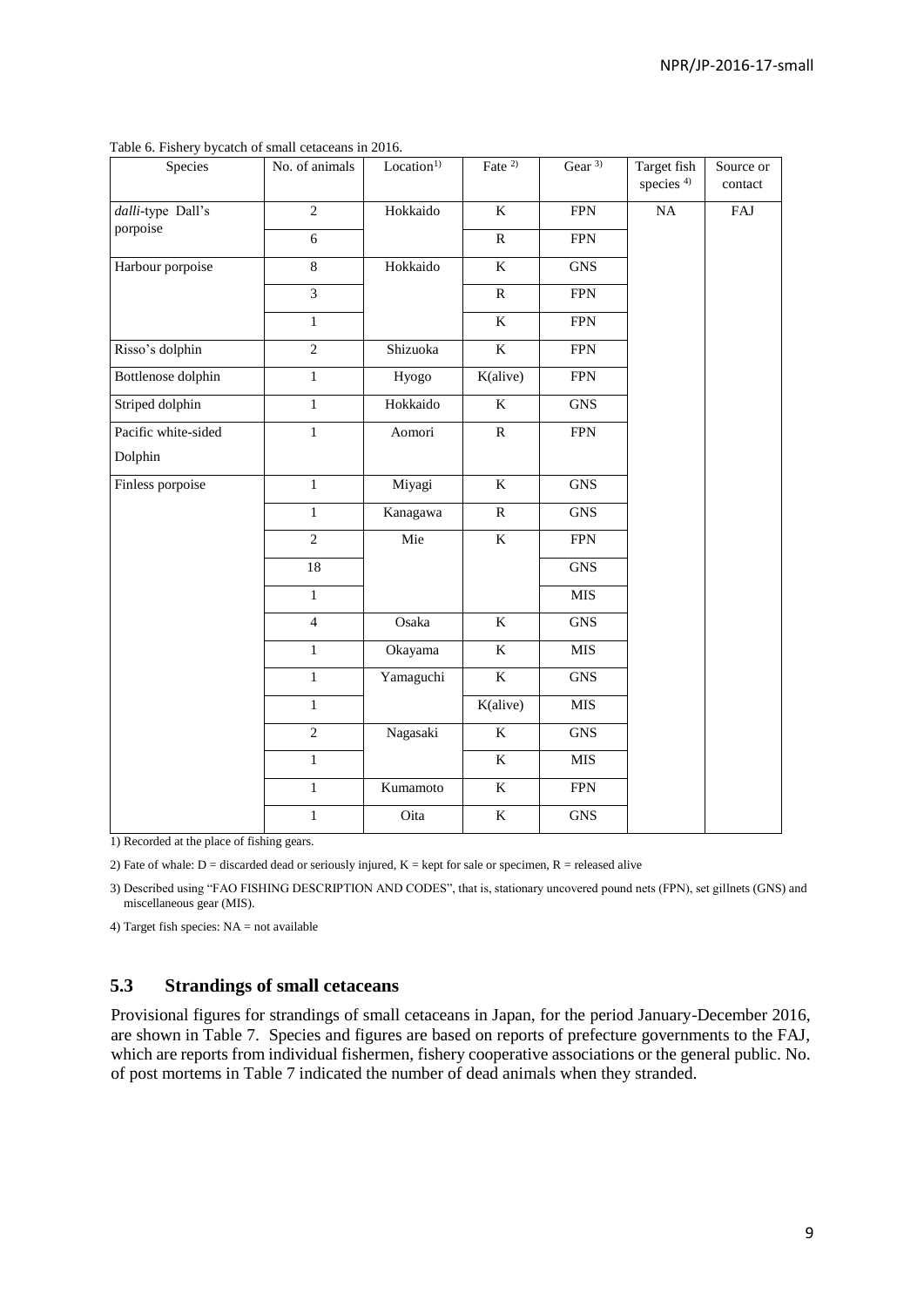| Species                     | No. strandings | No. post mortems | Contact person(s)/<br>Institute(s) |
|-----------------------------|----------------|------------------|------------------------------------|
| dalli-type Dall's porpoise  | $\mathbf{1}$   | $\mathbf{1}$     | FAJ                                |
| Harbor porpoise             | 3              | 3                |                                    |
| Finless porpoise            | 172            | 172              |                                    |
| Pacific white-sided dolphin | 17             | 17               |                                    |
| Striped dolphin             | 20             | 20               |                                    |
| Long-beaked common dolphin  | $\mathbf{1}$   | 1                |                                    |
| Short-beaked common dolphin | $\mathbf{1}$   | $\mathbf{1}$     |                                    |
| Bottlenose dolphin          | 8              | 8                |                                    |
| Risso's dolphin             | 16             | 16               |                                    |
| Short-finned pilot whale    | $\mathbf{1}$   | $\mathbf{1}$     |                                    |
| False killer whale          | $\overline{3}$ | 3                |                                    |
| Melon-headed whale          | $\mathbf{1}$   | 1                |                                    |
| Killer whale                | $\overline{3}$ | 3                |                                    |
| Cuvier's beaked whale       | 3              | 3                |                                    |
| Hubbs' beaked whale         | $\mathbf{1}$   | $\mathbf{1}$     |                                    |
| Stejneger's beaked whale    | $\overline{3}$ | 3                |                                    |
| Ginkgo-toothed Beaked Whale | $\mathbf{1}$   | $\mathbf{1}$     |                                    |
| Dwarf sperm whale           | 5              | 5                |                                    |
| Pygmy sperm whale           | 5              | 5                |                                    |
| Unidentified cetaceans      | 12             | 12               |                                    |

Table 7. Strandings of small cetaceans in 2016.

In addition, the Institute of Cetacean Research (4-5 Toyomi, Chuo-ku, Tokyo 104-0055, Japan), and the National Science Museum (4-1-1, Amakubo, tsukuba, Ibaragi 305-0005, Japan) voluntarily collected relevant information on strandings.

#### **5.4 Earlier years' statistics**

There are no corrections in earlier years' statistics.

# **6. OTHER STUDIES AND ANALYSES**

No other studies or analyses on small cetaceans were conducted during the period from April 2016 to March 2017.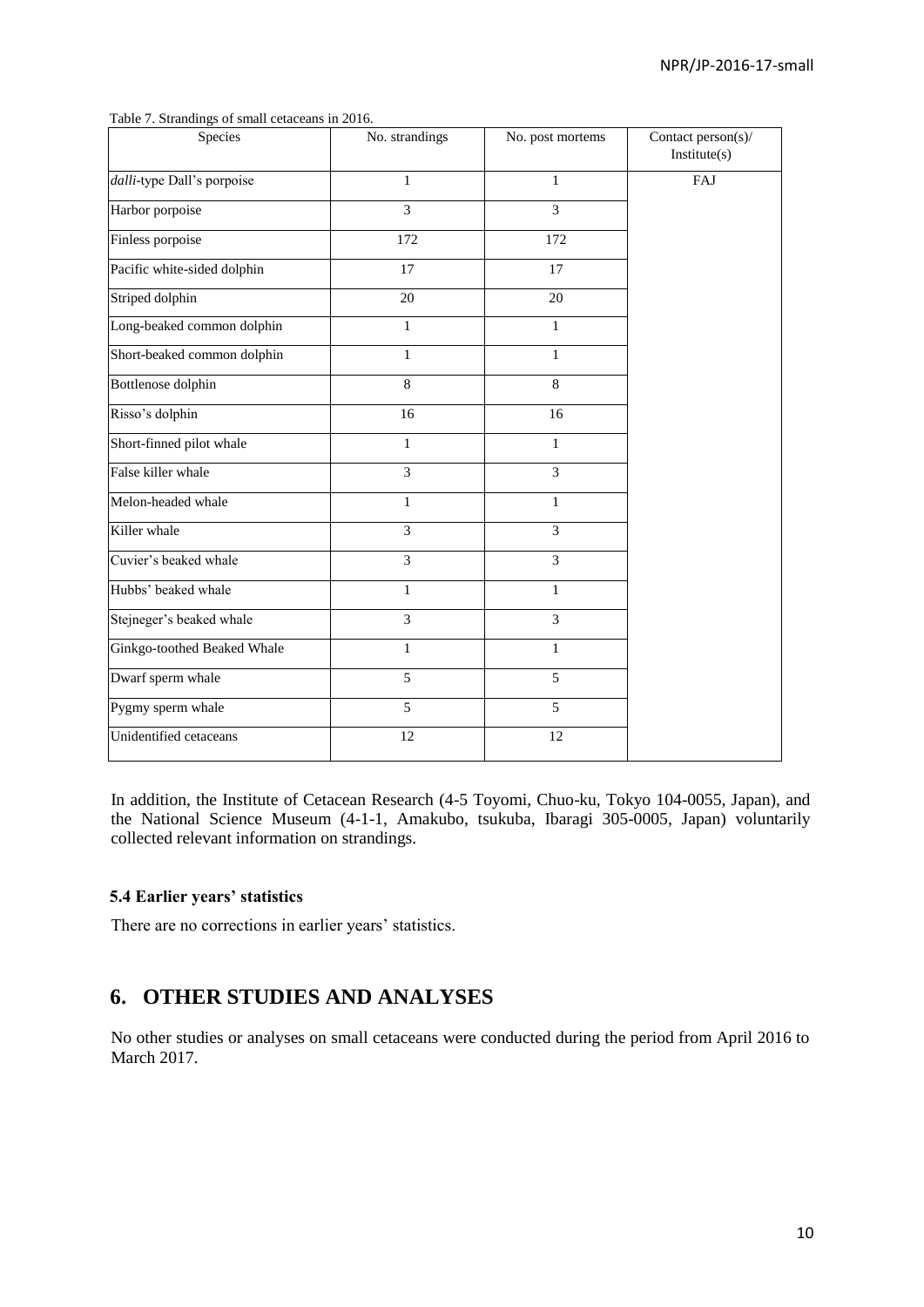# **7. LITERATURE CITED**

Ishikawa, H., Fujise, Y., Saino, S. and Zenitani, R. 1990. III. Report on onboard biological research on the dolphin hand harpoon boats in the Okhotsk Sea and waters off the Pacific coast of northern Honshu Island.p53-78. In: Report on dolphin research around Japan (1989 fiscal year). 78pp. Institute of Cetacean Research

# **8. PUBLICATION ON SMALL CETACEANS**(全員)

#### **8.1 Published or In Press' papers only**

Kanaji, Y., Okazaki, M. and Miyashita, T. 2017. Spatial patterns of distribution, abundance, and species diversity of small odontocetes estimated using density surface modeling with line transect sampling.

Deep-Sea Research Part II: Topical Studies in Oceanography 140: 151–162.

- Kanaji, Y., Yoshida, H. and Okazaki, M. 2017. Spatiotemporal variations in habitat utilization patterns of four Delphinidae species in the western North Pacific, inferred from carbon and nitrogen stable isotope ratios. Marine Biology 164: Article 65.
- Kanaji, Y. 2017. Killer whale. In Ota, T. (ed) The Current status of International fishery stocks. Fisheries Agenc y and Japan Fisheries Research and Education Agency. http://kokushi.fra.go.jp/H27/H27\_56.pdf. 2pp. (in Japanese)

Maeda, H. and Kishiro, T. 2017. Baird's beaked whale, *Berardius bairdii,* Sea of Japan, Sea of Okhotsk and

- Pacific Ocean. In Ota, T. (ed) The Current status of international fishery stocks. Fisheries Agency and Fisheries Research Agency. [http://kokushi.job.affrc.go.jp/H28/H28\\_47.pdf.](http://kokushi.job.affrc.go.jp/H28/H28_47.pdf) 5pp. (in Japanese)
- Miyashita, T. 2017. Dall's porpoise. In Ota, T. (ed) The Current status of international fishery stocks. Fisheries Agency and Japan Fisheries Research and Education Agency. http://kokushi.fra.go.jp/H28/H28\_48.pdf. 6pp. (in Japanese)
- Ogawa, N., Yoshida, H., Nakamura, G., and Kato, H. 2017. Abundance and distribution of finless porpoises in Ise Bay and Mikawa Bay, central Japan. Bulletin of the Japanese Society of Fisheries Oceanography 81:29-35 (in Japanese with English summary)
- Yoshida, H. 2017. Fisheries and research on small cetaceans (review). In Ota, T. (ed) The Current status of international fishery stocks. Fisheries Agency and Japan Fisheries Research and Education Agency.

http://kokushi.fra.go.jp/H28/H28\_47.pdf. 4pp. (in Japanese)

Yoshida, H. 2017. Finless porpoise In Ota,T. (ed.) The Current status of international fishery stocks. Fisheries Agency and Japan Fisheries Research and Education Agency.

http://kokushi.fra.go.jp/H28/H28\_55.pdf. 5pp. (in Japanese)

### **8.2 8.2 Unpublished literature**

- Ishii, M., Minamikawa, S., Shirakawa, H. and Mitani, Y. 2017. Diurnal change of diving behaviour in Pacific white-sided dolphins in the sea around Japan. Abstract for the Japanese Society of Fisheries Science, spring meeting 2017. (in Japanese)
- Kanaji, Y., Yoshida, H. and Okazaki, M. 2016. Spatio-temporal variations in the stable carbon and nitrogen isotopic compositions of Delphinidae species in the western North Pacific. The North